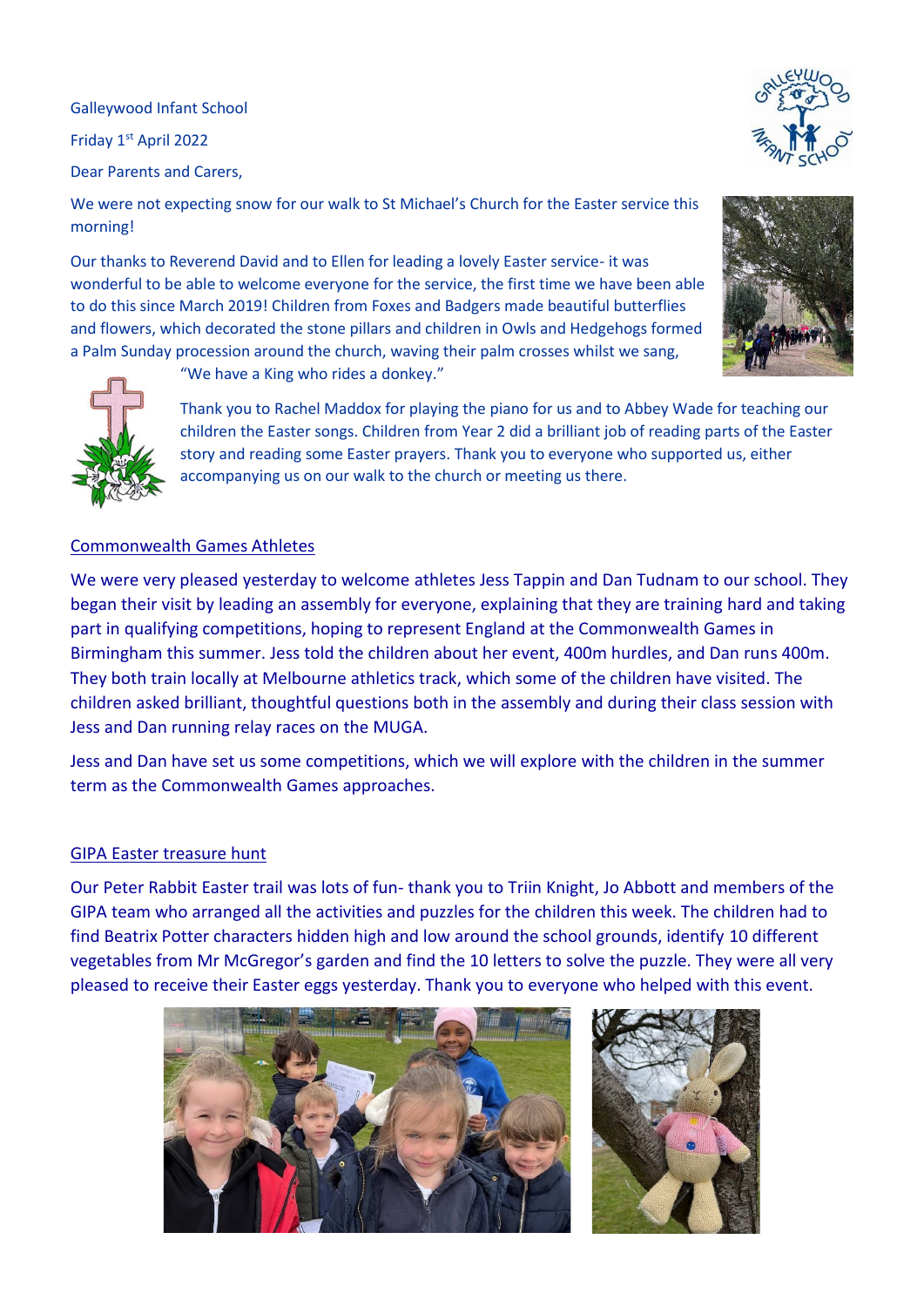Last Friday we had the brilliant M&M Productions in school with their touring performance of The Secret Garden. Lots of parents have told me that their children enjoyed the production and came out of school talking about it. If you have not yet paid the contribution of £5 towards this event, we would be really pleased to receive it. I know there have been lots of emails recently and it is easy to miss one. We need to cover the cost before we can book them for a return visit and a new show next spring. Thank you.



Today we received notification that Galleywood Infant School raised £722.96 for the Brain Tumour Charity in memory of Jon Tee. We have also raised £201.39 for the charity Raisin Hope, also in his memory. Wear a hat day last Friday was lots of fun.

Thank you for your amazing efforts to find, make or borrow a hat. Friday's event raised just over £370! we have some Wear-a-hat pin badges, which will be on sale in school after Easter to add further to our total.

## **Staffing**

A new site manager has been appointed to work across Galleywood Infant School and St Michael's Junior School, **Mr Richard McAdam**. He starts work on 6th April and I have every confidence that from Tuesday 19th April the gates will be open on time! Apologies and thank you for your patience whilst we have been sharing this role amongst the staff team.

Thank you to **Mrs Yasmin Campling**, who has completed a full term of teaching in Squirrels class as part of her Post Graduate Certificate of Education. Mrs Campling is going to work with Yr6 children at Downham Primary School for the summer term.

Thank you to **Mrs Kirsty Etty,** who has completed the first part of her SCITT teaching practice in Rabbits class. She will be working in a Foundation Stage class at Writtle Infant School until May half term to widen her experience in a different age group, and will then return to us in June. We have loved working with them both and wish them every success with their next placements.

We are very sad to say goodbye to three members of our Galleywood Infant School staff team today.

**Liz McCabe** has been a teaching assistant and midday assistant here for 9 years. Now that her sons are older, Liz feels ready to work fulltime and to further her career in mortgage services, which she began before she had her family.

**Sharon Cordell** has worked as a kitchen assistant for an incredible 22 years! Sharon started working at Galleywood when her children were pupils here, but has decided that for now at least she wants to spend more time with her family. We are hoping she has left instructions for making and decorating amazing cakes- Sharon's speciality!

**Maa Ampadu** has worked as a part-time kitchen assistant for 2 years. Maa will be taking on additional hours at Chelmsford College, where she also has a part-time job.